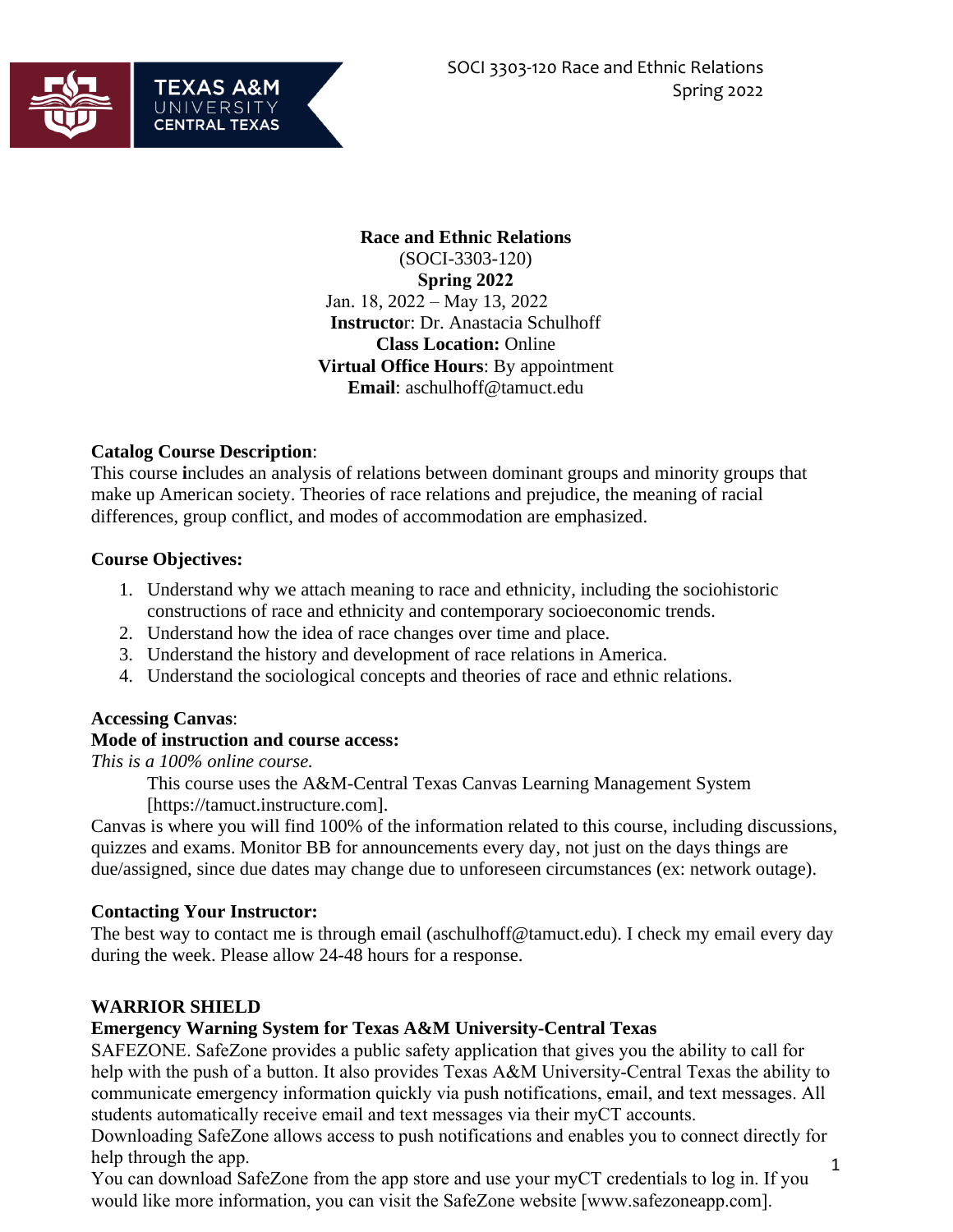#### **To register SafeZone on your phone, please follow these 3 easy steps:**

- 1. Download the SafeZone App from your phone store using the link below:
- o iPhone/iPad: [https://apps.apple.com/app/safezone/id533054756]
- o Android Phone / Tablet [https://play.google.com/store/apps/details?id=com.criticalarc.safezoneapp]<br>2. Launch the app and enter your myCT email address (e.g. {name}@tamuct.edu}
- 2. Launch the app and enter your myCT email address (e.g.  $\{\text{name}\}\omega\$  (atamuct.edu)<br>3. Complete your profile and accept the terms of service
- Complete your profile and accept the terms of service

#### **Required Reading Materials:**

• Unmaking Race and Ethnicity: A Reader by Michael O. Emerson, Jenifer L. Bratter, and Sergio Chávez, ISBN: 9780190202712



• Other materials are in Canvas in the Weekly **MODULES** Tab in our Canvas course site. To access, click on the **MODULES** tab on the left hand side of your screen when logged in to our Canvas course site.

#### **Course requirements:**

Below is a description of the seven main activities for this online course. They include (1) reading assignments, (2) discussion board postings, (3) online weekly quizzes, (4) mid-term exam, (5) DuBois reflection paper, and (5) final exam.

1. **Reading assignments and other materials:** Readings from the textbook are listed in the course schedule below and in the WEEKLY MODULES I have posted for you our course site. Students should complete the weekly readings before attempting to take a quiz or replying to a discussion board thread.

I may also provide you with links to news articles or video clips in the weekly MODULE folders. Quizzes and your final exam may include questions on any of the readings, supplemental videos, and news articles.

2. **Discussion Boards:** Each weekly unit contains a discussion board question. You can locate the "discussion board" by clicking on the tab entitled "discussions" on the main page of our canvas site. Your original post addressing the weekly discussion question I post to you each week should be made no later than *5pm (CST) each Wednesday*. Final postings commenting upon your peers' posts and answering anybody who posted to your initial response should be made no later than *11:59pm (CST) each Sunday* -- late postings will not be given credit.

If you do not post on time each Wednesday you will earn a six point out of ten point deduction because I am attempting to create a "discussion" amongst your peers, you, and I.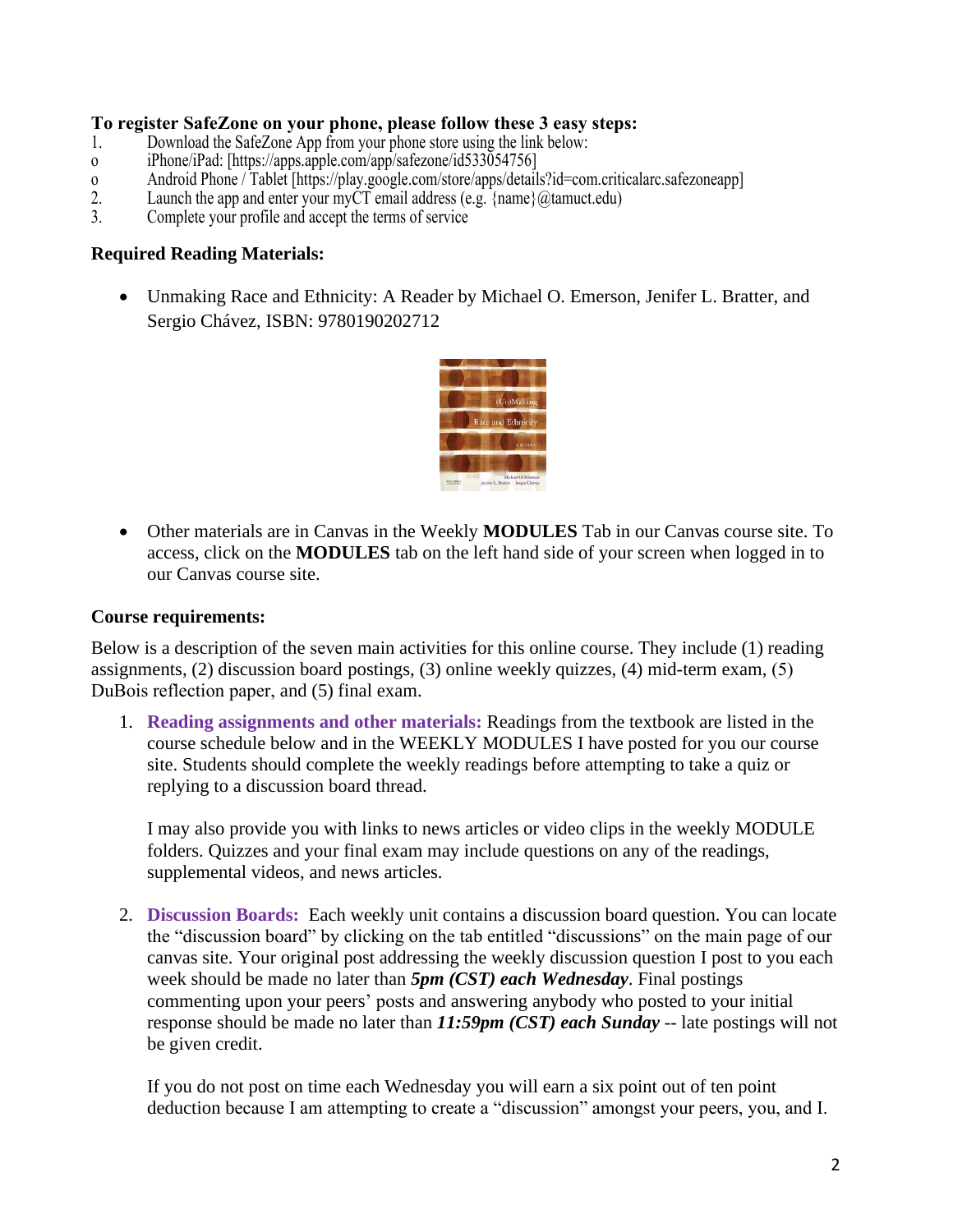Posting late or waiting until the last minute before the forum closes does not foster a discussion. So, please post on time and do not wait until the last minute (ie: 5pm on Wednesday or 11pm on Saturday).

The discussion board responses are evaluated on thoroughness, ability to think critically about the subject matter, and use of course content and terms. I am assessing if you are mastering the course material, so make sure you refer back to the textbook or any films we watch in this class to show me you are engaging with the material and are knowing how to apply it. Glib and non-critical discussion board responses will not receive credit. Thus, if you are flippant with your comments, you will receive a zero-point value for that week's discussion. Discussion board participation is mandatory. Your weekly postings will be assessed by the following guidelines and, as you can see, this **rubric heavily assesses the**  *quality* **of your postings**. See below:

| <b>Weekly Discussion Posting Grading Criteria (Rubric)</b>                | <b>Weekly Point</b>         |
|---------------------------------------------------------------------------|-----------------------------|
|                                                                           | $Value = 10$                |
| <b>Meaningful Ideas:</b> Ideas examine the topic from a race and          | 3                           |
| ethnicity theoretical perspective that contributes to the group           |                             |
| understanding of the topic.                                               |                             |
| <b>Message Coherence:</b> Messages explain issues, effectively            | 3                           |
| questions, or meaningfully elaborates on the topic by using course        |                             |
| material. You MUST USE and DEFINE course terms and                        |                             |
| <b>APPLY those terms in your initial post each week.</b> These terms      |                             |
| and theories are in your textbook. Make sure to cite the page             |                             |
| numbers and so you do not plagiarize words or ideas.                      |                             |
| <b>Relevance of Replies to those who Responded to Initial Post:</b>       | $\overline{2}$              |
| Responds to the people who are engaging with your ideas via your          |                             |
| initial post and relate it back to the course content.                    |                             |
| <b>Relevance of Replies to Other Messages: Responses elaborates,</b>      | $\mathcal{D}_{\mathcal{L}}$ |
| contradicts, modifies, or explains the original message. DO NOT           |                             |
| state "I agree with" Or "I like what you said" posts. You                 |                             |
| need to add something intellectual to the conversation and "I             |                             |
| agree" or "I like" comments are <b>not</b> intellectual contributions and |                             |
| will not receive credit.                                                  |                             |

Students will participate on our course discussion board for 16 of the 16 weeks. There are 150 points in total for the discussion board posts. The introductory discussion board during the first week is not graded. All other discussion boards (week two to 16) will be graded.

A. **The** *initial, primary response* should reflect familiarity with the readings, and should answer the question as completely and thoughtfully as possible. Responses must demonstrate substance beyond the student's agreement with a statement or the mere expression of opinions. **The student should support his/her responses in some way with references to the assigned readings or data from another course source.**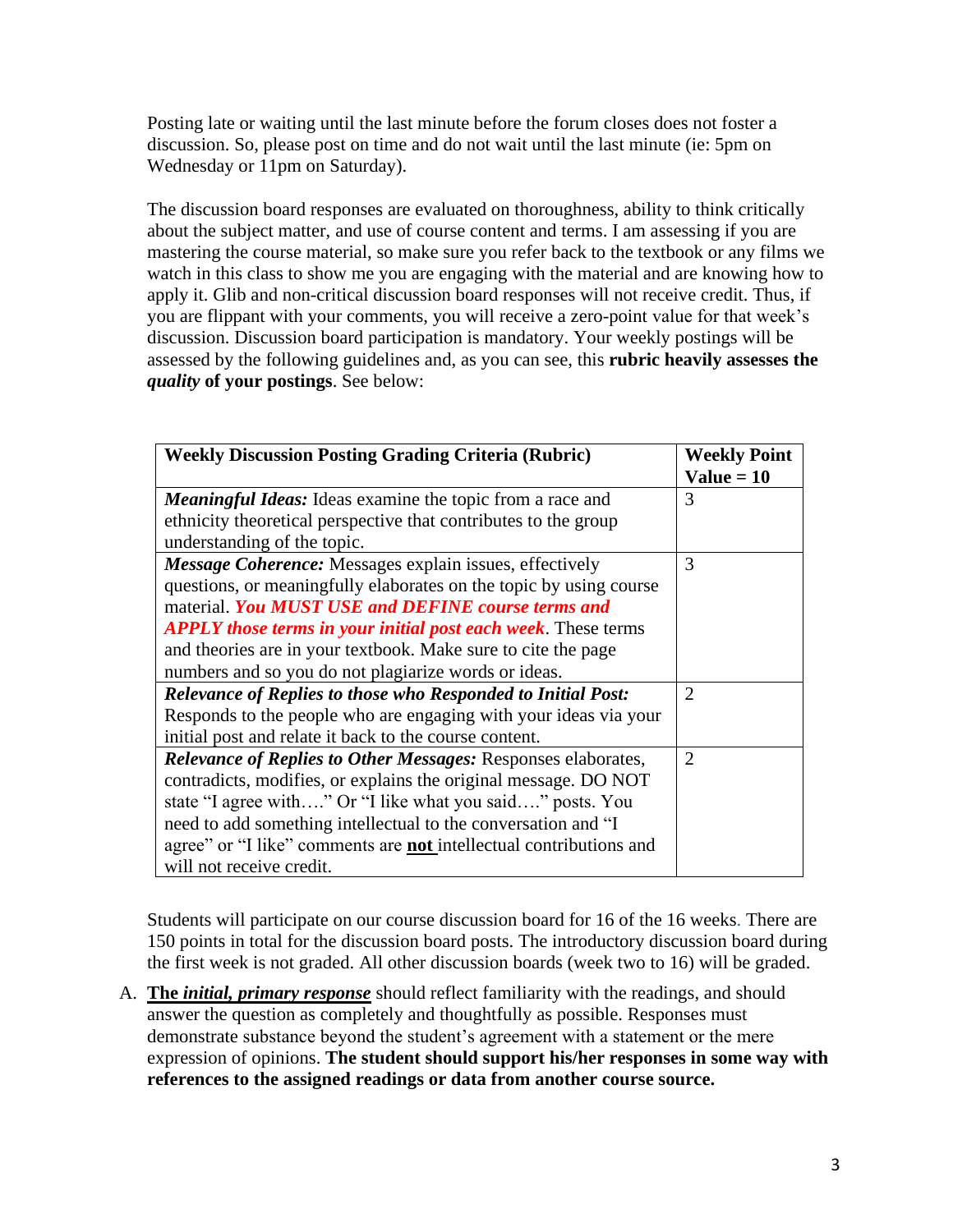**\*\*A note on quotations:** Discussion posts should be in your own words. You can assume everyone has done the readings, so there is no need to re-state large portions of the reading material in your posts. Please use quotations sparingly, i.e., only to orient one another to specific, brief passages in the readings (with page numbers cited in parentheses). Posts that include mostly quotations or lengthy quotations will not receive any credit**.** This ill-advised practice merely adds clutter to the discussion process and is inappropriate for our purposes.

#### **B. Additional Secondary Response**

After another student has made his/her own initial response, the student must make a secondary response to what another student wrote. This secondary response need not be a half page in length, but it should entail at least a couple of sentences or more. This secondary response should **be substantive**, **and you should attempt to support your response in some way from the readings. Make sure to cite your textbook by using course information in your posts).** Remember that your **primary task is NOT to agree or disagree, but to analyze another's post in a thoughtful, critical (and respectful) way.**

C. My Responses: Dr. Schulhoff will frequently respond to selected posts and threads. It is the student's responsibility to read her responses to these posts. Sometimes inaccurate information is presented by students that should be corrected, and the purpose of instructor replies is to alert the class to such information. Your professors' intent is to make sure the concept has been covered adequately, not to engage in a debate on the topic.

D. Netiquette: All students are expected to follow rules of common courtesy in all messages and threaded discussions. Students may refer to the Student Handbook (located under Student Affairs/Student Conduct on the Texas A&M University-Central Texas website) for further information along these lines. Please also see the note on appropriate communication located in the "Syllabus & Course Requirements" folder on Canvas. Inappropriate or offensive messages or remarks may result in expulsion from the course.

**3. Online Weekly Quizzes:** You will have weekly quizzes covering lectures, videos, and readings for the week. You will need to complete the quizzes using the course website on Canvas. You can locate the quizzes in the "Weekly MODULES" tab under the section entitled "Quiz #." *Each Sunday, at 12pm Central Standard Time (CST), quizzes will become available to you. You must complete the quiz by 11:59pm CST the following Sunday*. If you fail to complete your quiz by that time you will receive a "0". There are no makeup quizzes. Quizzes are worth 10 points each (15 weeks) for a total of 150 points.

Note: Questions from the quizzes will help you prepare for the final exam because certain questions will reappear on the final. You can print out or save your weekly quiz results and use that information to help you study for the final exam.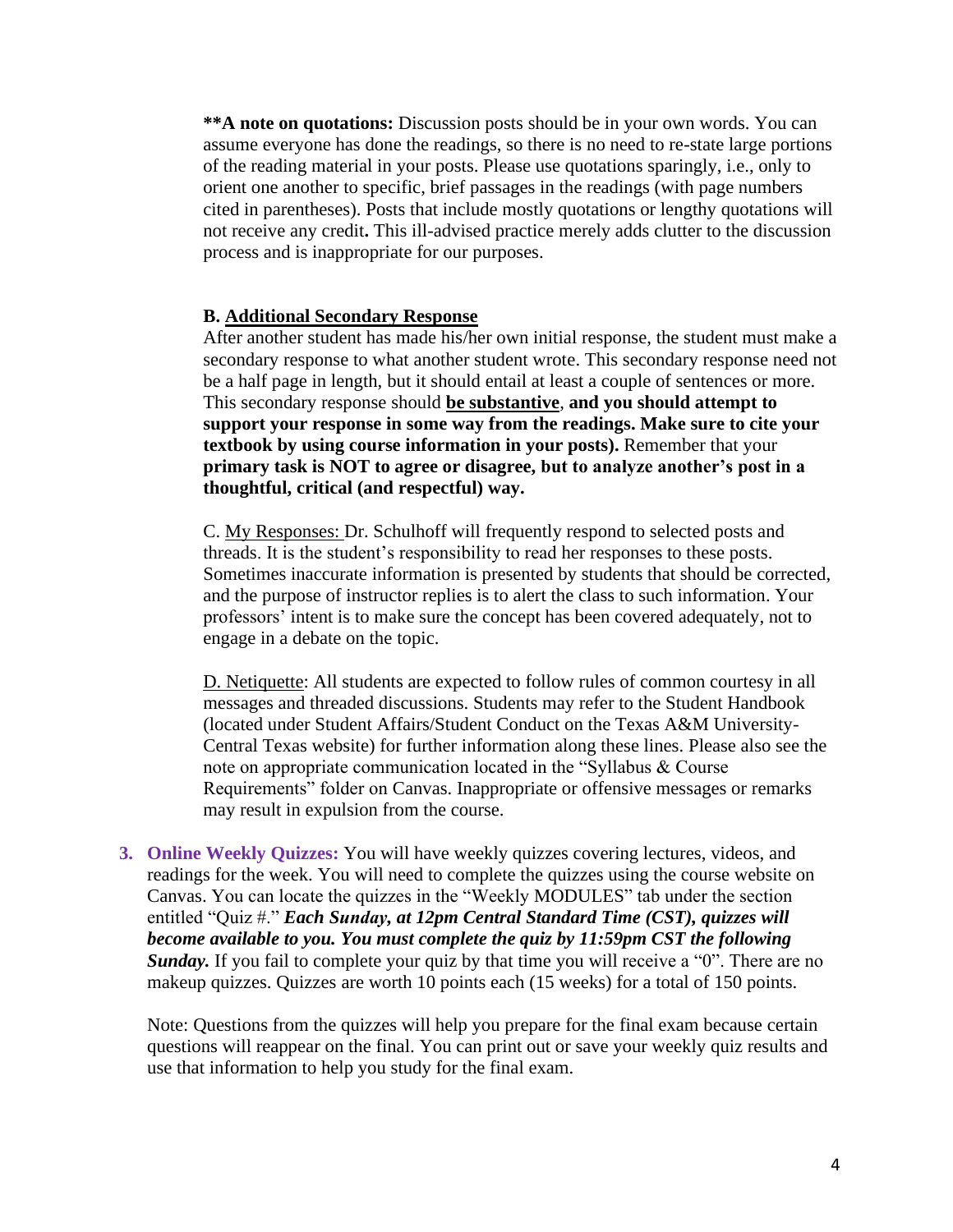- 4. **Midterm Exam:** There will be one midterm exam that covers readings, discussion board, and any other supplemental material we cover. The midterm will be 50 questions (T/F, Multiple Choice, Short Answer) at 2 points per question and is worth 100 points. World and Me." More detailed instructions will be posted to Canvas.
- 5. **DuBois Reflection Paper:** You will read the book "*The Souls of Black Folk"* by W.E.B DuBois and write a reflection about his concept of double-consciousness, his writing style, and any other insights his book evokes. Detailed directions and a grading rubric will be provided at a later date. You can find his book in the TAMUCT digital library. This assignment is worth 100 points.
- 6. **Final Exam:** There will be one final exam that covers readings, discussion boards, and any other supplemental material we engaged with during the semester. You can expect the format of the fifty questions exam to be a combination of multiple choice, matching, true/false, and short answer questions. This exam will be available from December  $7<sup>th</sup>$  at midnight (CST) until December  $13<sup>th</sup>$  at 11:59 pm (CST). Once you open the exam you cannot close it or return to it later. You will need to complete the exam one it is opened, so be prepared to take the 1 hour 45 minute 50 question exam at one time. The final exam is worth 100 points (50 questions @ 2points each = 100 points in total).

## **EVALUATION OF LEARNING:**

Students will be evaluated through their participation in weekly discussion boards, weekly quizzes, one final exam, a neighborhood research paper, six journal entries, and a peer review of your classmates' journals. Final Grades: Points are earned in the following ways and will be totaled at the end of the class based on the following scale.

| <b>Weekly Quizzes</b><br>Midterm Exam | 150 points<br>100 points |
|---------------------------------------|--------------------------|
| <b>Cumulative Final Exam</b>          | 100 points               |
| <b>DuBois Reflection Paper</b>        | 100 points               |
| <b>TOTAL</b>                          | 600 points               |

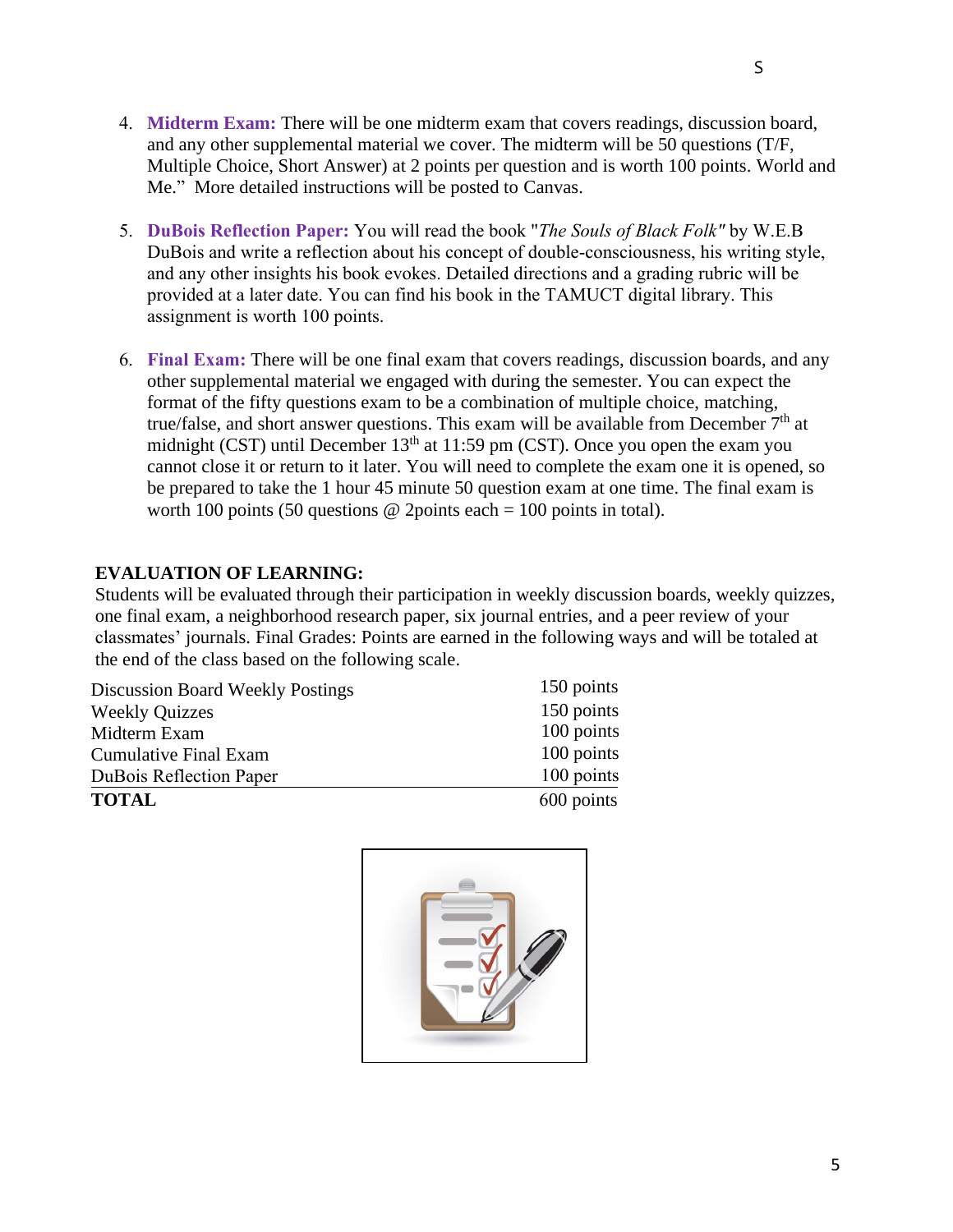| <b>Grading Scale:</b> | 98-100%       | $A+$          | 590 points     |
|-----------------------|---------------|---------------|----------------|
|                       | 93-97%        | A             | 565 points     |
|                       | 90-92%        | $A-$          | 550 points     |
|                       | 87-89%        | $B+$          | 435 points     |
|                       | 83-86%        | B             | 415 points     |
|                       | 80-82%        | $B -$         | 400 points     |
|                       | 77-79%        | $C+$          | 385 points     |
|                       | 73-76%        | $\mathcal{C}$ | 365 points     |
|                       | 70-72%        | $C-$          | 350 points     |
|                       | 67-69%        | $D+$          | 335 points     |
|                       | 63-66%        | D             | 315 points     |
|                       | 60-62%        | D-            | 300 points     |
|                       | 59% and under | F             | $0-299$ points |

## **Posting of Grades**

- I will post grades in the Canvas Grade book where you can monitor your grades and receive direct feedback from me in the comments section. Please do not respond to me in the gradebook if you have a question. Instead, email me directly if you have a comment or question about the grade you earned (see my grade discrepancy policy below).
- The turn-around time for grades once you submit your assignment is seven to 14 days.

## **Makeup Policy**

This is a 100% online course. You are responsible for managing your time to make sure you complete all assignments on time. \*\***There are no make-ups for discussion posts or quizzes.**\*\* A student may only make up an exam if there is illness, injury, or another university *documented* excuse. If a student misses an exam due to illness, injury, something out of their control they must 1. Provide documentation (doctor's note, police report, etc), 2. Must notify me as soon as possible of intent to take a make-up exam, and 3. Prepare to take the make-up exam within three days of the excused absence. Students who miss an exam with no excused absence will receive a zero on the exam. If the student foresees that s/he will be unable to complete the exam, then s/he should drop the course or accept the posted grade.

# **Grade Discrepancy**

Policy for Challenging Grades

If you think that one of your assignments has been graded incorrectly, you have the right to challenge that grade. The procedure is as follows:

Carefully review the grade that you received and the reason for that grade. If you continue to think that your grade may has been reached in error:

a. Type up an email or word document entitled "Assignment (# or title) Grade Discrepancy." The email should include the reasons that you think the assignment grade is not accurate. Be specific in your reasons about why this issue should be addressed and the reasons you think there is not a correct grade reflected. You must have specific, logical, and well thought out proof that addresses your specific concerns for it to be valid.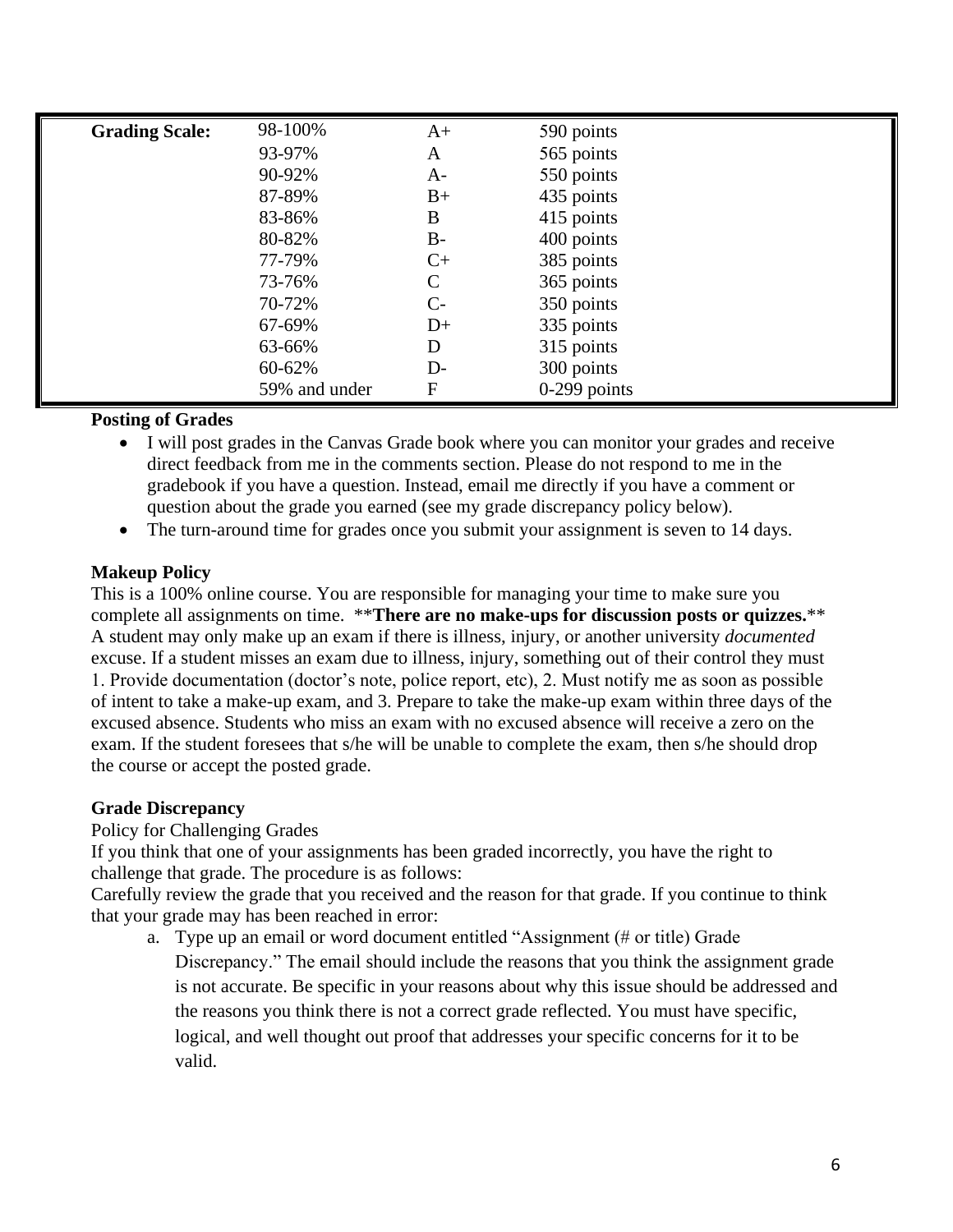b. After you have written your claim, I would be more than happy to discuss and review any grade concerns. Please make an appointment to the email address [aschulhoff@tamuct.edu](mailto:aschulhoff@tamuct.edu) and attach your claim via a word document.

No grade will be changed unless you have demonstrated a valid claim and have gone through this procedure.

## **Technology Requirements**

This course will use the A&M-Central Texas Instructure Canvas learning management system. Logon to A&M-Central Texas Canvas [https://tamuct.instructure.com/] or access Canvas through the TAMUCT Online link in myCT [https://tamuct.onecampus.com/]. You will log in through our Microsoft portal.

Username: Your MyCT email address. Password: Your MyCT password

## *Technology issues are not an excuse for missing a course requirement – make sure your computer is configured correctly and address issues well in advance of deadlines.*

## **Canvas Support**

Use the Canvas Help link, located at the bottom of the left-hand menu, for issues with Canvas. You can select "Chat with Canvas Support," submit a support request through "Report a Problem," or call the Canvas support line: 1-844-757-0953.

For issues related to course content and requirements, contact your instructor.

## **Other Technology Support**

For log-in problems, students should contact Help Desk Central 24 hours a day, 7 days a week Email: [helpdesk@tamu.edu](mailto:helpdesk@tamu.edu) Phone: (254) 519-5466 [Web Chat:](http://hdc.tamu.edu/) [http://hdc.tamu.edu]

*Please let the support technician know you are an A&M-Central Texas student.*

# **UNIVERSITY RESOURCES, PROCEDURES, AND GUIDELINES**

## **Drop Policy**

If you discover that you need to drop this class, you must complete a [Drop Request Form](https://www.tamuct.edu/registrar/docs/Drop_Request_Form.pdf) [https://dynamicforms.ngwebsolutions.com/casAuthentication.ashx?InstID=eaed95b9-f2be-45f3 a37d-46928168bc10&targetUrl=https%3A%2F%2Fdynamicforms.ngwebsolutions.com%2FSubmit %2FForm%2FStart%2F53b8369e-0502-4f36-be43-f02a4202f612].

Professors cannot drop students; this is always the responsibility of the student. The Registrar's Office will provide a deadline on the Academic Calendar for which the form must be completed, signed and returned. Once you return the signed form to the Registrar's Office, you must go into Warrior Web and confirm that you are no longer enrolled. If you still show as enrolled, FOLLOW-UP with the Registrar's Office immediately. You are to attend class until the procedure is complete to avoid penalty for absence. Should you miss the drop deadline or fail to follow the procedure, you will receive an F in the course, which may affect your financial aid and/or VA educational benefits.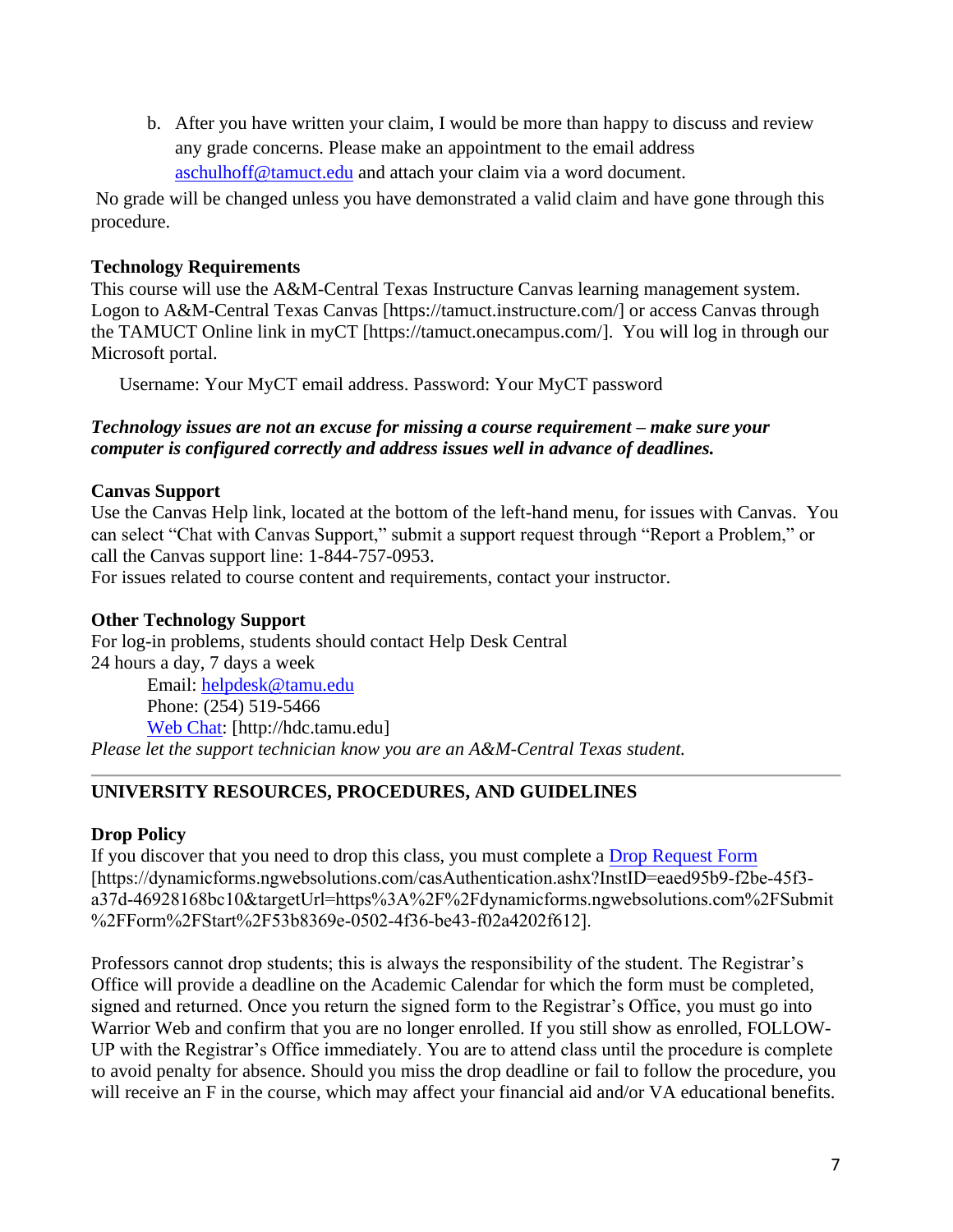#### **Academic Integrity**

Texas A&M University -Central Texas values the integrity of the academic enterprise and strives for the highest standards of academic conduct. A&M-Central Texas expects its students, faculty, and staff to support the adherence to high standards of personal and scholarly conduct to preserve the honor and integrity of the creative community. Academic integrity is defined as a commitment to honesty, trust, fairness, respect, and responsibility. Any deviation by students from this expectation may result in a failing grade for the assignment and potentially a failing grade for the course. Academic misconduct is any act that improperly affects a true and honest evaluation of a student's academic performance and includes, but is not limited to, cheating on an examination or other academic work, plagiarism and improper citation of sources, using another student's work, collusion, and the abuse of resource materials. All academic misconduct concerns will be reported to the university's Office of Student Conduct. Ignorance of the university's standards and expectations is never an excuse to act with a lack of integrity. When in doubt on collaboration, citation, or any issue, please contact your instructor before taking a course of action.

For more [information regarding the Student Conduct process,](https://www.tamuct.edu/student-affairs/student-conduct.html) [https://www.tamuct.edu/studentaffairs/student-conduct.html].

If you know of potential honor violations by other students, you may [submit a report,](https://cm.maxient.com/reportingform.php?TAMUCentralTexas&layout_id=0) [https://cm.maxient.com/reportingform.php?TAMUCentralTexas&layout\_id=0].

#### **Academic Accommodations**

At Texas A&M University-Central Texas, we value an inclusive learning environment where every student has an equal chance to succeed and has the right to a barrier-free education. The Office of Access and Inclusion is responsible for ensuring that students with a disability receive equal access to the university's programs, services and activities. If you believe you have a disability requiring reasonable accommodations please contact the Office of Access and Inclusion, WH-212; or call (254) 501-5836. Any information you provide is private and confidential and will be treated as such.

For more information please visit our [Access & Inclusion](https://tamuct.instructure.com/courses/717) Canvas page (log-in required) [https://tamuct.instructure.com/courses/717]

#### **Important information for Pregnant and/or Parenting Students**

Texas A&M University-Central Texas supports students who are pregnant and/or parenting. In accordance with requirements of Title IX and related guidance from US Department of Education's Office of Civil Rights, the Dean of Student Affairs' Office can assist students who are pregnant and/or parenting in seeking accommodations related to pregnancy and/or parenting. Students should seek out assistance as early in the pregnancy as possible. For more information, please visit Student [Affairs](https://www.tamuct.edu/student-affairs/index.html) [https://www.tamuct.edu/student-affairs/index.html]. Students may also contact the institution's Title IX Coordinator. If you would like to read more about these [requirements and](http://www2.ed.gov/about/offices/list/ocr/docs/pregnancy.pdf)  [guidelines](http://www2.ed.gov/about/offices/list/ocr/docs/pregnancy.pdf) online, please visit the website

[http://www2.ed.gov/about/offices/list/ocr/docs/pregnancy.pdf].

Title IX of the Education Amendments Act of 1972 prohibits discrimination on the basis of sex and gender–including pregnancy, parenting, and all related conditions. A&M-Central Texas is able to provide flexible and individualized reasonable accommodation to pregnant and parenting students.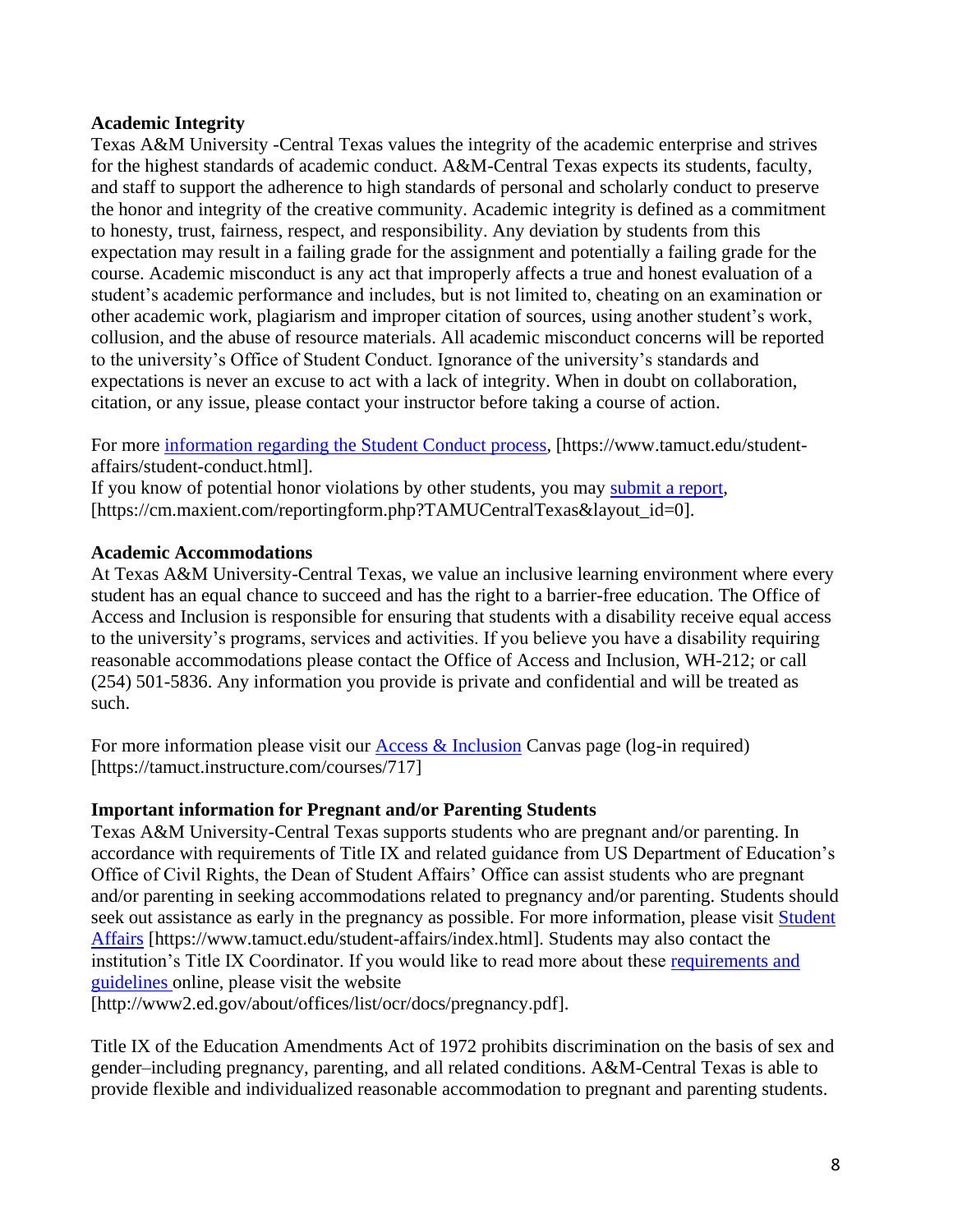All pregnant and parenting students should contact the Associate Dean in the Division of Student Affairs at (254) 501-5909 to seek out assistance. Students may also contact the University's Title IX Coordinator.

## **Tutoring**

Tutoring is available to all A&M-Central Texas students, both virtually and in-person. Student success coaching is available online upon request.

If you have a question, are interested in becoming a tutor, or in need of success coaching contact the Warrior Center for Student Success, Equity and Inclusion at (254) 501-5836, visit the Warrior Center at 212 Warrior Hall, or by emailing Warrior Center@tamuct.edu.

To schedule tutoring sessions and view tutor availability, please visit Tutor Matching Services [https://tutormatchingservice.com/TAMUCT] or v[isit the Tutoring Center in 111 Wa](mailto:deeadra.albertgreen@tamuct.edu)rrior Hall.

Chat live with a tutor 24/7 for almost any subject from on your computer! Tutor.com is an online tutoring platform that enables A&M-Central Texas students to log in and receive online tutoring support at no additional cost. This tool provides tutoring in over 40 subject areas. Access Tutor.com through Canvas.

# **University Writing Center**

Located in Warrior Hall 416, the University Writing Center (UWC) at Texas A&M University– Central Texas (TAMUCT) is a free workspace open to all TAMUCT students from 10:00 a.m.-5:00 p.m. Monday thru Thursday with satellite hours in the University Library Monday thru Thursday from 6:00-9:00 p.m. This semester, the UWC is also offering online only hours from 12:00-3:00 p.m. on Saturdays.

Tutors are prepared to help writers of all levels and abilities at any stage of the writing process. While tutors will not write, edit, or grade papers, they will assist students in developing more effective composing practices. By providing a practice audience for students' ideas and writing, our tutors highlight the ways in which they read and interpret students' texts, offering guidance and support throughout the various stages of the writing process. In addition, students may work independently in the UWC by checking out a laptop that runs the Microsoft Office suite and connects to WIFI, or by consulting our resources on writing, including all of the relevant style guides. Whether you need help brainstorming ideas, organizing an essay, proofreading, understanding proper citation practices, or just want a quiet place to work, the UWC is here to help!

Students may arrange a one-to-one session with a trained and experienced writing tutor by visiting the UWC during normal operating hours (both half-hour and hour sessions are available) or by making an appointment via [WCOnline](https://tamuct.mywconline.com/) [https://tamuct.mywconline.com/]. In addition, you can email Dr. Bruce Bowles Jr. at [bruce.bowles@tamuct.edu](mailto:bruce.bowles@tamuct.edu) if you have any questions about the UWC and/or need any assistance with scheduling.

## **University Library**

The University Library provides many services in support of research across campus and at a distance. We offer over 200 electronic databases containing approximately 250,000 eBooks and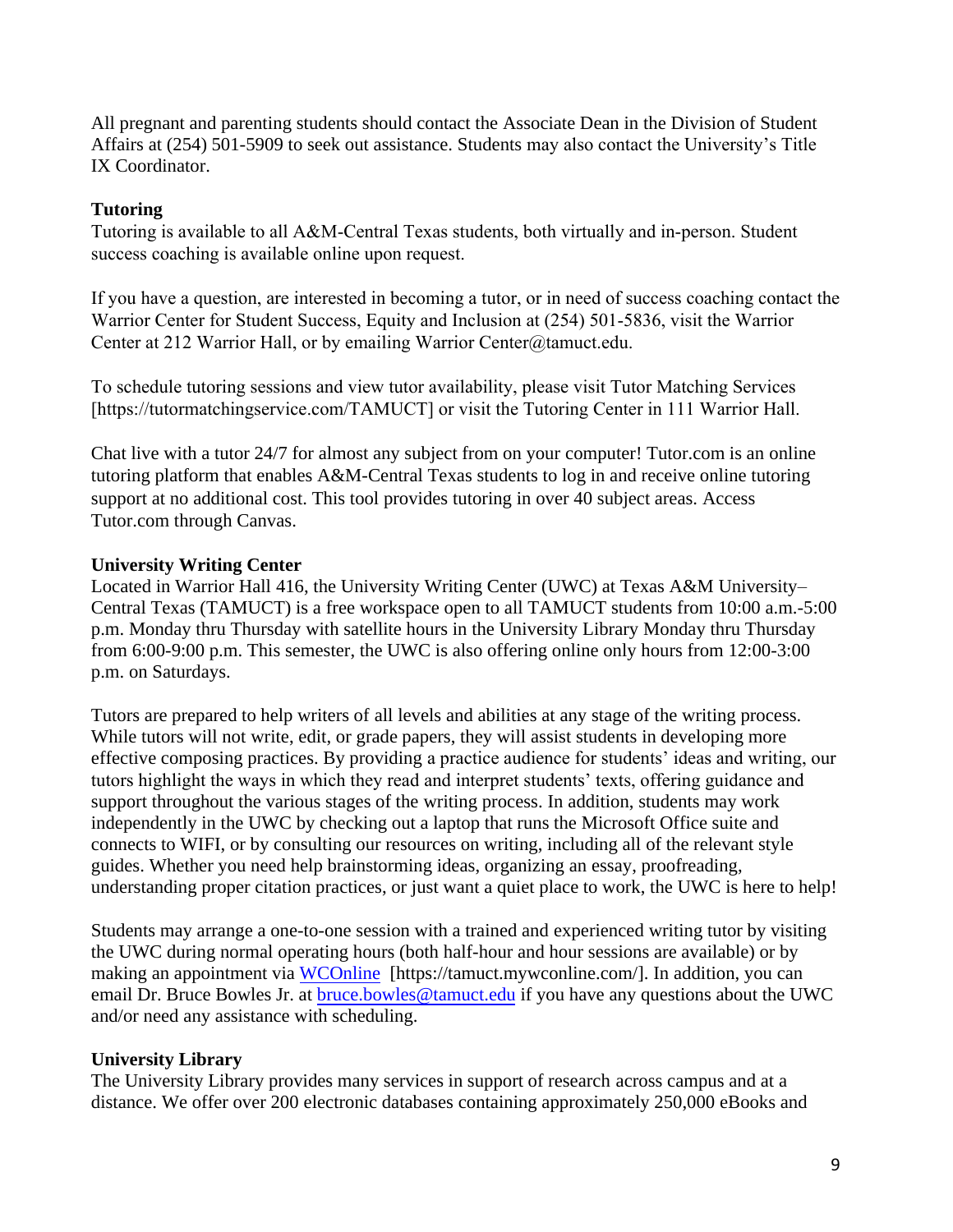82,000 journals, in addition to the 85,000 items in our print collection, which can be mailed to students who live more than 50 miles from campus. Research guides for each subject taught at A&M-Central Texas are available through our website to help students navigate these resources. On campus, the library offers technology including cameras, laptops, microphones, webcams, and digital sound recorders.

Research assistance from a librarian is also available 24 hours a day through our online chat service, and at the reference desk when the library is open. Research sessions can be scheduled for more comprehensive assistance, and may take place on Skype or in-person at the library. Assistance may cover many topics, including how to find articles in peer-reviewed journals, how to cite resources, and how to piece together research for written assignments.

Our 27,000-square-foot facility on the A&M-Central Texas main campus includes student lounges, private study rooms, group work spaces, computer labs, family areas suitable for all ages, and many other features. Services such as interlibrary loan, TexShare, binding, and laminating are available. The library frequently offers workshops, tours, readings, and other events. For more information, please visit our [Library website](https://tamuct.libguides.com/index) [http://tamuct.libguides.com/index].

#### **A Note about Sexual Violence at A&M-Central Texas**

Sexual violence is a serious safety, social justice, and public health issue. The university offers support for anyone struggling with these issues. University faculty are mandated reporters, so if someone discloses that they were sexually assaulted (or a victim of Domestic/Dating Violence or Stalking) while a student at TAMUCT, faculty members are required to inform the Title IX Office. If you want to discuss any of these issues confidentially, you can do so through Student Counseling (254-501-5955) located on the second floor of Warrior Hall (207L).

Sexual violence can occur on our campus because predators often feel emboldened, and victims often feel silenced or shamed. It is incumbent on ALL of us to find ways to actively create environments that tell predators we don't agree with their behaviors and tell survivors we will support them. Your actions matter. Don't be a bystander; be an agent of change. For additional information on campus policy and resources visit the Title IX webpage [https://www.tamuct.edu/departments/compliance/tit[leix.php\].](https://www.tamuct.edu/departments/compliance/titleix.php) 

#### **Behavioral Intervention**

Texas A&M University-Central Texas cares about the safety, health, and well-being of its students, faculty, staff, and community. If you are aware of individuals for whom you have a concern, who are exhibiting behaviors that pose a threat to safety, or individuals causing a significant disruption to our community, please make a referral to the Behavioral Intervention Team. You can complete th[e referral](https://cm.maxient.com/reportingform.php?TAMUCentralTexas&layout_id=2) online [https://cm.maxient.com/reportingform.php?TAMUCentralTexas&layout\_id=2].

Anonymous referrals are accepted. Please see th[e Behavioral Intervention Team](https://www.tamuct.edu/student-affairs/bat.html) website for more information [https://www.tamuct.edu/student-affairs/bat.html]. If a person's behavior poses an imminent threat to you or another, contact 911 or A&M-Central Texas University Police at 254-501-5800.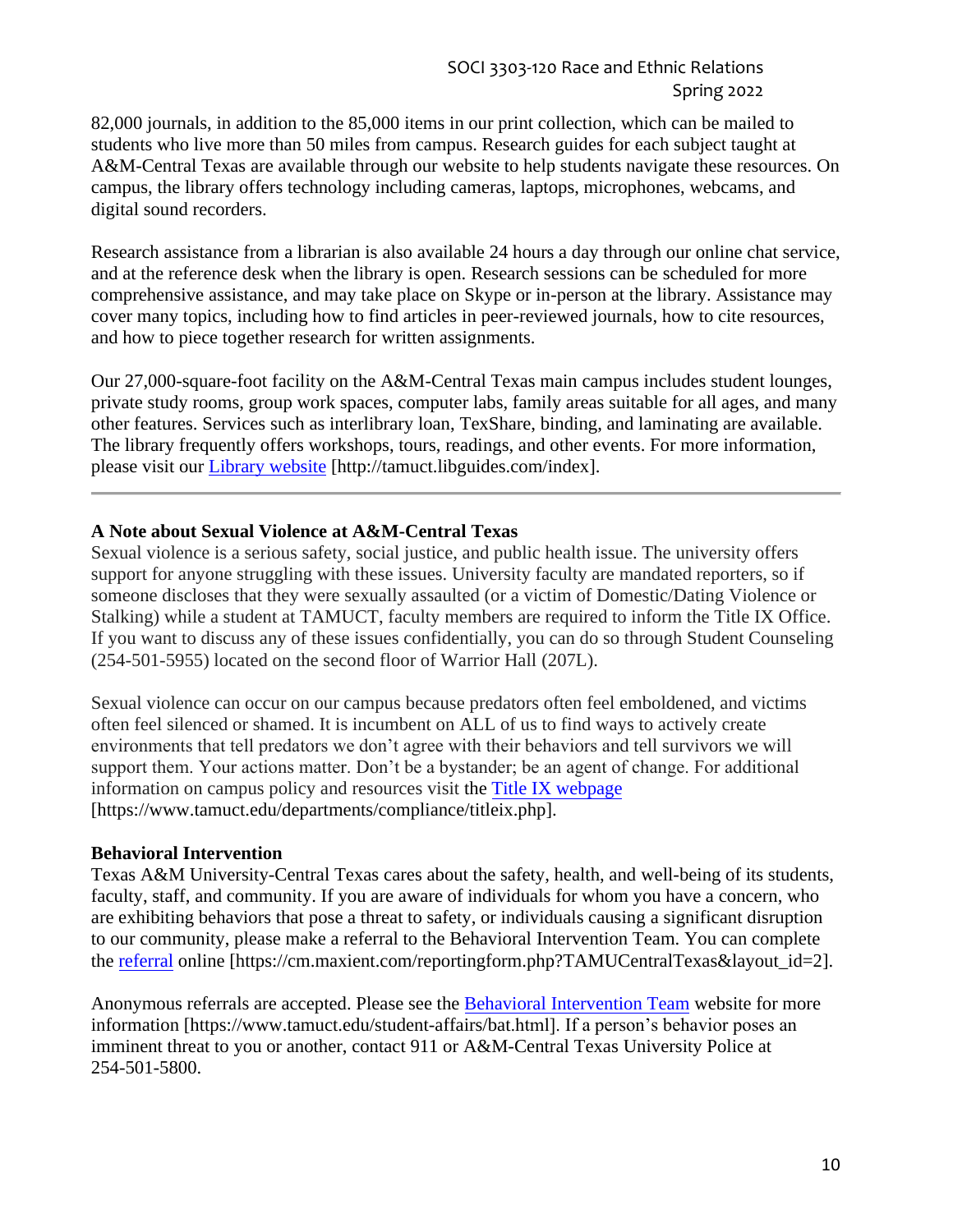# **COURSE SCHEDULE**

Chapter readings from *Unmaking Race and Ethnicity: A Reader* by Michael O. Emerson, Jenifer L. Bratter, and Sergio Chávez assigned course textbook are below, as well readings or videos located in your weekly MODULES tab.

| Week 1.            | Jan. 18 - Jan. 23                                                                                      |           |                                                        |
|--------------------|--------------------------------------------------------------------------------------------------------|-----------|--------------------------------------------------------|
| Topics             | Read                                                                                                   |           | Complete                                               |
| Course orientation | <b>Syllabus</b>                                                                                        | $\bullet$ | Read                                                   |
| What is Race?      | Read Introduction in Unmaking Race and Ethnicity:                                                      |           | Syllabus                                               |
|                    | A Reader                                                                                               | ٠         | Quiz 1                                                 |
|                    | Watch the Power of an Ilusion                                                                          |           | Course over                                            |
|                    | 1. Read Constructing Ethnicity: Creating and<br>Recreating Ethnic Identity and Culture, Joane<br>Nagel | ٠         | syllabus<br>Introductions<br>Discussion<br>Board posts |
|                    |                                                                                                        |           |                                                        |

## **Week 2. Jan. 23 – Jan. 30**

| <b>Topics</b> | Read                             | Complete    |
|---------------|----------------------------------|-------------|
|               | <b>Read Chapters</b>             | Discussion  |
| What is       | 2. The Racialization of Kurdish  | board posts |
| Race?         | Identity in Turkey, Murat Ergin  | Quiz 2      |
|               | 3. Who Counts as "Them?":        |             |
|               | Racism and Virtue in the United  |             |
|               | States and France, Michèle       |             |
|               | Lamont                           |             |
|               | 4. Mexican Immigrant             |             |
|               | Replenishment and the Continuing |             |
|               | Significance of Ethnicity and    |             |
|               | Race, Tomás R. Jiménez           |             |
|               |                                  |             |

| Topics<br>Complete<br>Read<br><b>Why Race Matters</b><br>Introduction, Laura Essenburg and Jenifer Bratter<br>Discussion<br>$\bullet$<br>5. Excerpt from Racial Formation in the United<br><b>Board Posts</b><br>States From the 1960s to the 1990s, Michael Omi<br>Quiz 3<br>and Howard Winant<br>6. Structural and Cultural Forces that Contribute to<br>Racial Inequality, William Julius Wilson | '''''''''''''<br>van. vv |  |
|-----------------------------------------------------------------------------------------------------------------------------------------------------------------------------------------------------------------------------------------------------------------------------------------------------------------------------------------------------------------------------------------------------|--------------------------|--|
|                                                                                                                                                                                                                                                                                                                                                                                                     |                          |  |
|                                                                                                                                                                                                                                                                                                                                                                                                     |                          |  |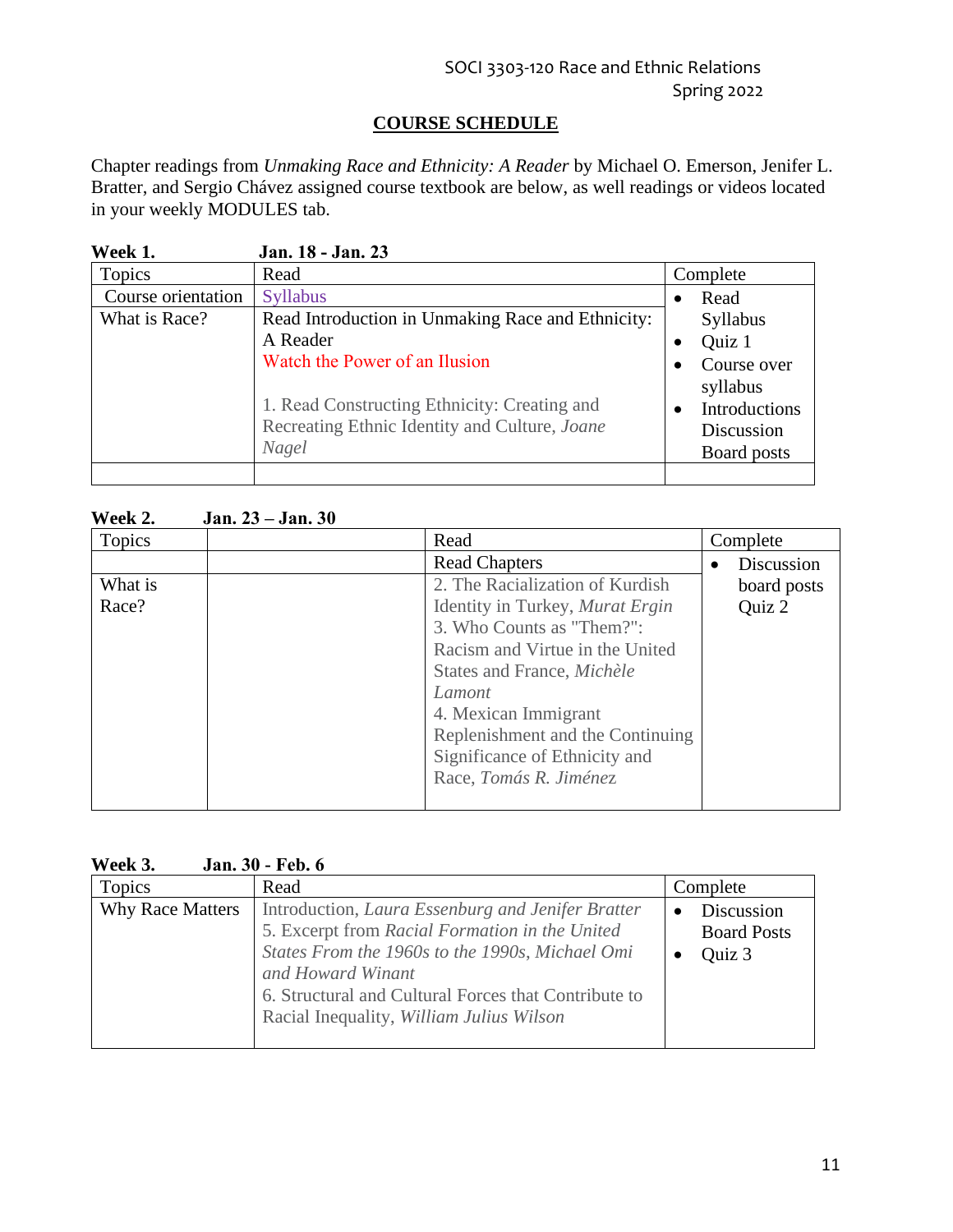| 11 VUIX TI              | 1 V.V. V = 1 V.V. 19                                                                                                                                                                       |                                  |
|-------------------------|--------------------------------------------------------------------------------------------------------------------------------------------------------------------------------------------|----------------------------------|
| Topics                  | Read                                                                                                                                                                                       | Complete                         |
| <b>Why Race Matters</b> | 7. From Traditional to Liberal Racism: Living<br>Racism in the Everyday, Margaret M. Zamudio and                                                                                           | Discussion<br><b>Board Posts</b> |
|                         | <b>Francisco Rios</b><br>8. Policing and Racialization of Rural Migrant<br>Workers in Chinese Cities, Dong Han<br>9. Why Group Membership Matters: A Critical<br>Typology, Suzy Killmister | Quiz 4                           |

#### **Week 4. Feb. 6 - Feb. 13**

# **Week 5. Feb. 13 - Feb. 20**

| Topics          | Read                                                                                                                                                                                                                                                                            | Complete                                   |
|-----------------|---------------------------------------------------------------------------------------------------------------------------------------------------------------------------------------------------------------------------------------------------------------------------------|--------------------------------------------|
| What is Racism? | <b>Introduction</b> , Laura Essenburg and Jenifer Bratter<br>10. What Is Racial Domination?, Matthew Desmond<br>and Mustafa Emirbayer<br>11. Discursive Colorlines at Work: How Epithets<br>and Stereotypes are Racially Unequal, David G.<br><b>Embrick and Kasey Henricks</b> | Discussion<br><b>Board Posts</b><br>Quiz 5 |

# **Week 6. Feb. 20 – Feb. 27**

| Topics          | Read                                                 | Complete    |
|-----------------|------------------------------------------------------|-------------|
| What is Racism? | 12. When Ideology Clashes with Reality: Racial       | Discussion  |
|                 | Discrimination and Black Identity in Contemporary    | board Posts |
|                 | Cuba, Danielle P. Clealand                           | Quiz 6      |
|                 | 13. Raceblindness in Mexico: Implications for        |             |
|                 | Teacher Education in the United States, Christina A. |             |
|                 | Sue                                                  |             |
|                 |                                                      |             |

# **Week 7. Feb. 27 - March 6**

| Topics                           | Read                                                                                                                                                                                                                                                                                                                        | Complete                                   |
|----------------------------------|-----------------------------------------------------------------------------------------------------------------------------------------------------------------------------------------------------------------------------------------------------------------------------------------------------------------------------|--------------------------------------------|
| Origins of Race<br>and Ethnicity | Introduction, Adriana Garcia and Michael Emerson<br>14. Antecedents of the Racial Worldview, Audrey<br><b>Smedley and Brian Smedley</b><br>15. Building the Racist Foundation: Colonialism,<br>Genocide, and Slavery, Joe R. Feagin<br>16. The Racialization of the Globe: An Interactive<br>Interpretation, Frank Dikötter | Discussion<br><b>Board Posts</b><br>Quiz 7 |
|                                  |                                                                                                                                                                                                                                                                                                                             |                                            |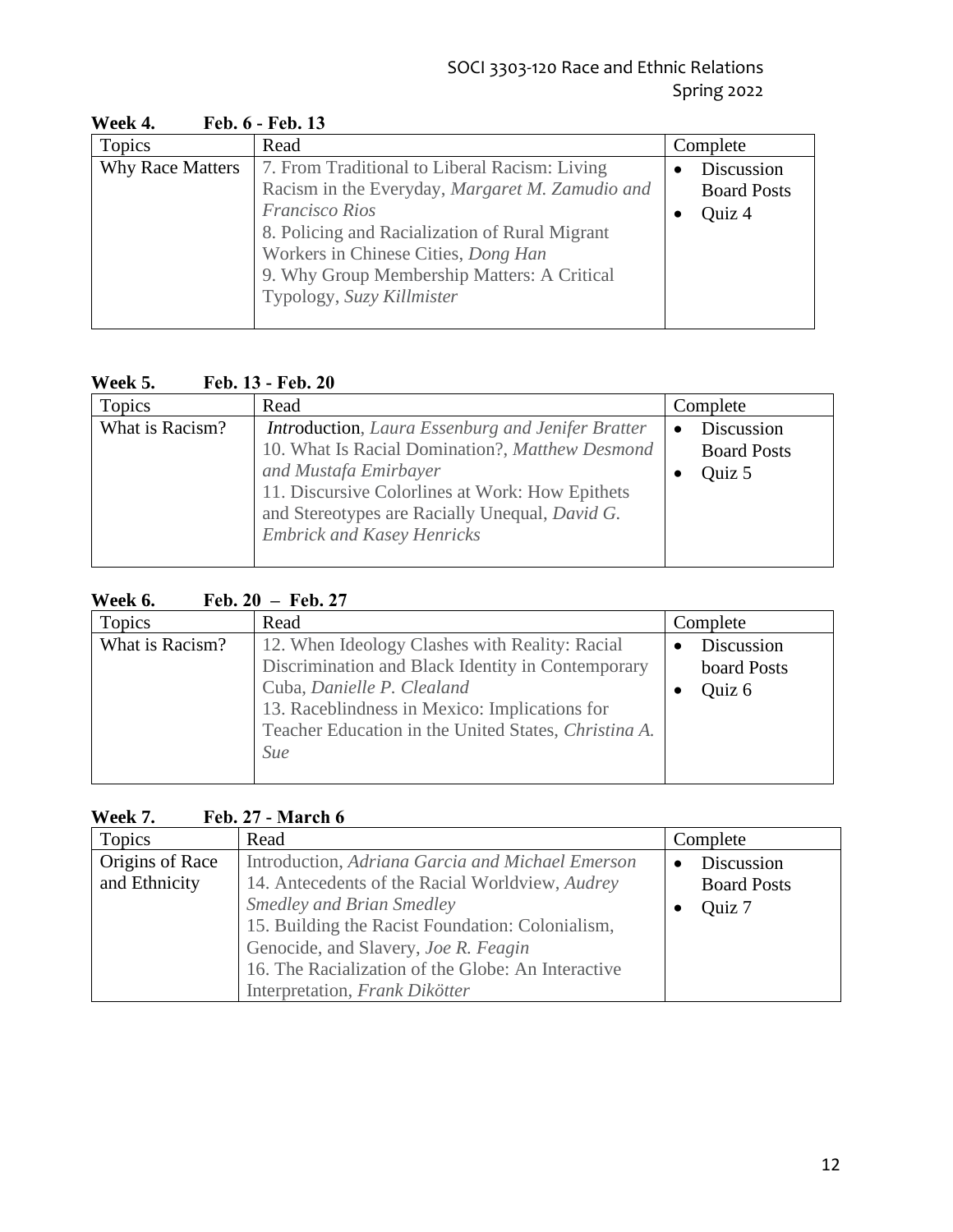# SOCI 3303-120 Race and Ethnic Relations Spring 2022

| Topics     | Read                                                                                                                                                                                                                                                                                                                                                                                                                                                                               | Complete                                                             |
|------------|------------------------------------------------------------------------------------------------------------------------------------------------------------------------------------------------------------------------------------------------------------------------------------------------------------------------------------------------------------------------------------------------------------------------------------------------------------------------------------|----------------------------------------------------------------------|
| Migrations | Introduction, Sandra Alvear<br>17. Excerpt from Becoming Mexican American:<br>Ethnicity, Culture, and Identity in Chicano Los<br>Angeles, 1900-1945, George J. Sánchez<br>18. Migration to Europe since 1945: Its History and Its<br>Lessons, Randall Hansen<br>19. When Identities Become Modern: Japanese<br>Emigration to Brazil and the Global Contextualization<br>of Identity, Takeyuki (Gaku) Tsuda<br>20. Begin Reading DuBois<br>Midterm exam can be taken anytime during | Discussion board<br>posts<br>Quiz 8<br>٠<br><b>Midterm Exam</b><br>٠ |
|            | this week, but not later than 11:59pm on<br><b>Sunday</b>                                                                                                                                                                                                                                                                                                                                                                                                                          |                                                                      |

**Week 8. March 6 - March 13**

**Spring Break March 14-18, 2022**

|--|

| Topics        | Read                                                | Complete                |
|---------------|-----------------------------------------------------|-------------------------|
| Aren't We All | Introduction, Adriana Garcia                        | <b>Discussion Board</b> |
| Just Human?   | 23. Young Children Learning Racial and Ethnic       | posts                   |
|               | Matters, Debra Van Ausdale and Joe R. Feagin        | Quiz 9                  |
|               | 24. When White Is Just Alright: How Immigrants      |                         |
|               | Redefine Achievement and Reconfigure the            |                         |
|               | Ethnoracial Hierarchy, Tomás R. Jiménez and Adam    |                         |
|               | L. Horowitz                                         |                         |
|               | 25. From Bi-Racial to Tri-Racial: Towards a New     |                         |
|               | System of Racial Stratification in the USA, Eduardo |                         |
|               | Bonilla-Silva                                       |                         |
|               | 26. Indigenism, Mestizaje, and National Identity in |                         |
|               | Mexico during the 1940s and the 1950s, Anne         |                         |
|               | Doremus                                             |                         |
|               |                                                     |                         |

## **Week 10. March 27 – April 3**

| Topics                                    | Read                                                                                                                                                                                                       | Complete                                    |
|-------------------------------------------|------------------------------------------------------------------------------------------------------------------------------------------------------------------------------------------------------------|---------------------------------------------|
| How Ethnicity<br>and Race Frame<br>Social | Introduction, William Rothwell<br>27. Who We'll Live With: Neighborhood Racial<br>Composition Preferences of Whites, Blacks and                                                                            | <b>Discussion Board</b><br>posts<br>Quiz 10 |
| Relationships                             | Latinos, Valerie A. Lewis, Michael O. Emerson, and<br>Stephen L. Klineberg<br>28. The Costs of Diversity in Religious<br>Organizations: An In-Depth Case Study, Brad<br>Christerson and Michael O. Emerson |                                             |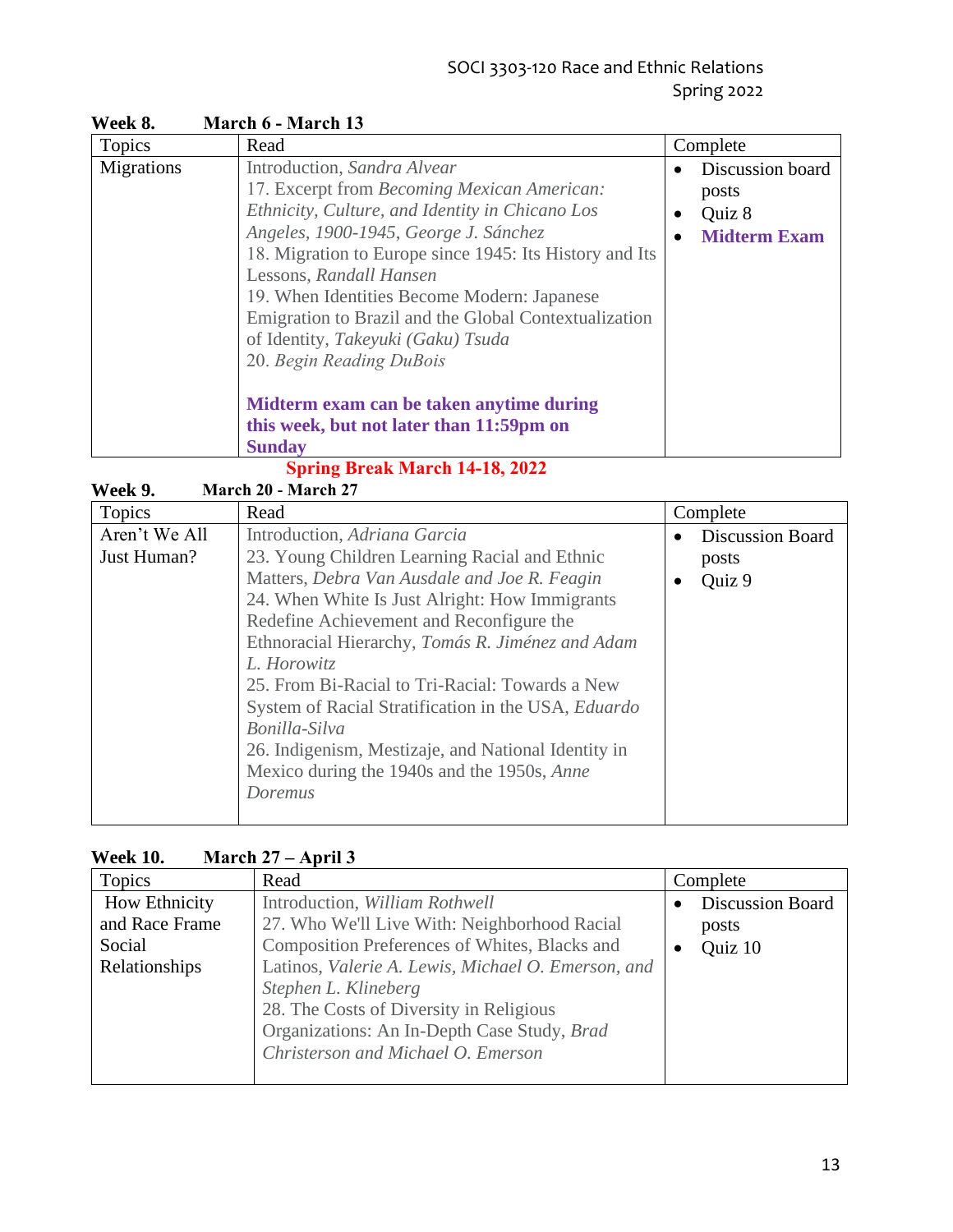| Topics     | Read                                                                                                                                                                                                                                                         | Complete                                                                                                      |
|------------|--------------------------------------------------------------------------------------------------------------------------------------------------------------------------------------------------------------------------------------------------------------|---------------------------------------------------------------------------------------------------------------|
| Ideologies | Introduction, Junia Howell<br>20. Excerpt from Racism: A Short History, George<br>M. Fredrickson<br>21. Understanding Latin American Beliefs about<br>Racial Inequality, <i>Edward Telles and Stanley Bailey</i><br>22. Buried Alive: The Concept of Race in | <b>Discussion Board</b><br>posts<br>Quiz 11<br>$\bullet$<br><b>DuBois Paper</b><br>$\bullet$<br>due by Sunday |
|            | Science, Troy Duster<br>Turn in DuBois Paper by Sunday, April 10th                                                                                                                                                                                           |                                                                                                               |

**Week 11. April 3 – April 10** 

# **Week 12. April 10 - April 17**

| Topics                  | Read                                                   | Complete                |
|-------------------------|--------------------------------------------------------|-------------------------|
| How Race and            | Introduction, Ellen Whitehead and Jenifer Bratter      | <b>Discussion Board</b> |
| <b>Ethnicity Impact</b> | 29. Wealth in the Extended Family: An American         | posts                   |
| <b>Life Chances</b>     | Dilemma, Ngina S. Chiteji                              | Quiz 12                 |
|                         | 30. The Complexities and Processes of Racial           |                         |
|                         | Housing Discrimination, Vincent J. Roscigno, Diana     |                         |
|                         | L. Karafin, and Griff Tester                           |                         |
|                         | 31. Racial Segregation and the Black/White             |                         |
|                         | Achievement Gap, 1992 to 2009, Dennis J.               |                         |
|                         | Condron, Daniel Tope, Christina R. Steidl, and         |                         |
|                         | Kendralin J. Freeman                                   |                         |
|                         | 32. Differential Vulnerabilities: Environmental and    |                         |
|                         | Economic Inequality and Government Response to         |                         |
|                         | Unnatural Disasters, Robert D. Bullard                 |                         |
|                         | 33. Racialized Mass Incarceration: Poverty,            |                         |
|                         | Prejudice, and Punishment, <i>Lawrence D. Bobo and</i> |                         |
|                         | Victor Thompson                                        |                         |
|                         | <b>Easter Sunday</b>                                   |                         |
|                         |                                                        |                         |
|                         |                                                        |                         |

| <b>Topics</b>             | Read                                                                                                                                                                                                                                                           | Complete                                                 |
|---------------------------|----------------------------------------------------------------------------------------------------------------------------------------------------------------------------------------------------------------------------------------------------------------|----------------------------------------------------------|
| Thinking<br>Strategically | Introduction, Junia Howell and Michael Emerson<br>34. The Return of Assimilation? Changing<br>Perspectives on Immigration and Its Sequels in<br>France, Germany, and the United States, Rogers<br><b>Brubaker</b><br>35. Toward a Truly Multiracial Democracy: | <b>Discussion Board</b><br>posts<br>Quiz 13<br>$\bullet$ |
|                           | Thinking and Acting Outside the White Frame, Joe<br>R. Feagin<br>36. Destabilizing the American Racial<br>Order, Jennifer Hochschild, Vesla Weaver, and<br>Traci Burch                                                                                         |                                                          |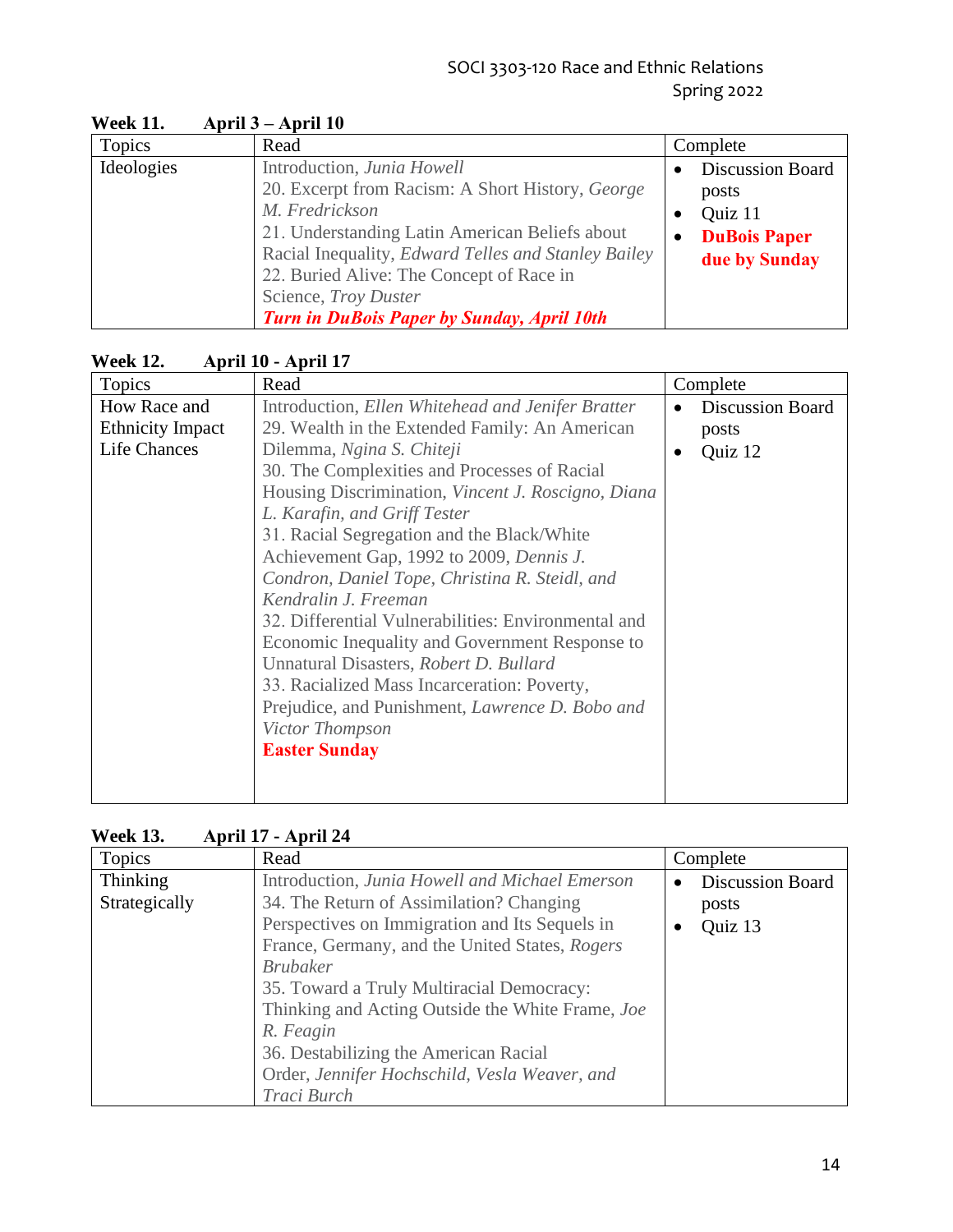| Topics                  | Read                                                                                                                                                                                                                                                                                                                                                                               | Complete                                    |
|-------------------------|------------------------------------------------------------------------------------------------------------------------------------------------------------------------------------------------------------------------------------------------------------------------------------------------------------------------------------------------------------------------------------|---------------------------------------------|
| Altering<br>Individuals | <b>Altering Individuals and Relationships</b><br>Introduction, Horace Duffy and Jenifer Bratter<br>37. A More Perfect Union, Barack Obama<br>38. What Can Be Done?, Debra Van Ausdale and<br>Joe R. Feagin<br>39. The Multiple Dimensions of Racial Mixture in<br>Rio de Janeiro, Brazil: From Whitening to Brazilian<br>Negritude, Graziella Moraes da Silva and Elisa P.<br>Reis | <b>Discussion Board</b><br>posts<br>Quiz 14 |

# **Week 14. April 24 – May 1**

#### **Week 15. May 1 – May 8**

| Topics                     | Read                                                                                                                                                                                                                                                                                                                                                                                                                                                                                   | Complete                                          |
|----------------------------|----------------------------------------------------------------------------------------------------------------------------------------------------------------------------------------------------------------------------------------------------------------------------------------------------------------------------------------------------------------------------------------------------------------------------------------------------------------------------------------|---------------------------------------------------|
| <b>Altering Structures</b> | Introduction, Kevin T. Smiley and Jenifer Bratter<br>40. The Case for Reparations, Ta-Nehisi Coates<br>41. "Undocumented and Citizen Students Unite":<br>Building a Cross-Status Coalition Through Shared<br>Ideology, Laura E. Enriquez<br>42. Racial Solutions for a New Society, <i>Michael</i><br><b>Emerson and George Yancey</b><br>43. DREAM Act College: UCLA Professors Create<br>National Diversity University, Online School for<br>Undocumented Immigrants, Alyssa Creamer | Discussion board<br>posts<br>Quiz 15<br>$\bullet$ |

# **Week 16. May 8 – May 13**

| Topics         | Read                                              | Complete                |
|----------------|---------------------------------------------------|-------------------------|
| Review & Final | No new readings.                                  | Closing<br>$\bullet$    |
| Exam           | Final exam closes at 11:59pm on the last day of   | Comments                |
|                | class – you can take it anytime during this week. | <b>Discussion Board</b> |
|                |                                                   | Post                    |
|                | <b>May 13, 2022</b>                               | <b>FINAL EXAM</b>       |
|                | <b>Fall Semester Ends</b>                         | due no later than       |
|                | <b>Final Exam due no later than</b>               | $11:59 \text{pm} (CST)$ |
|                | May 13th at 11:59pm (CST)                         | on the last day of      |
|                |                                                   | class.                  |

## **The Instructor reserves the right to change the syllabus based upon student interest and current events.**